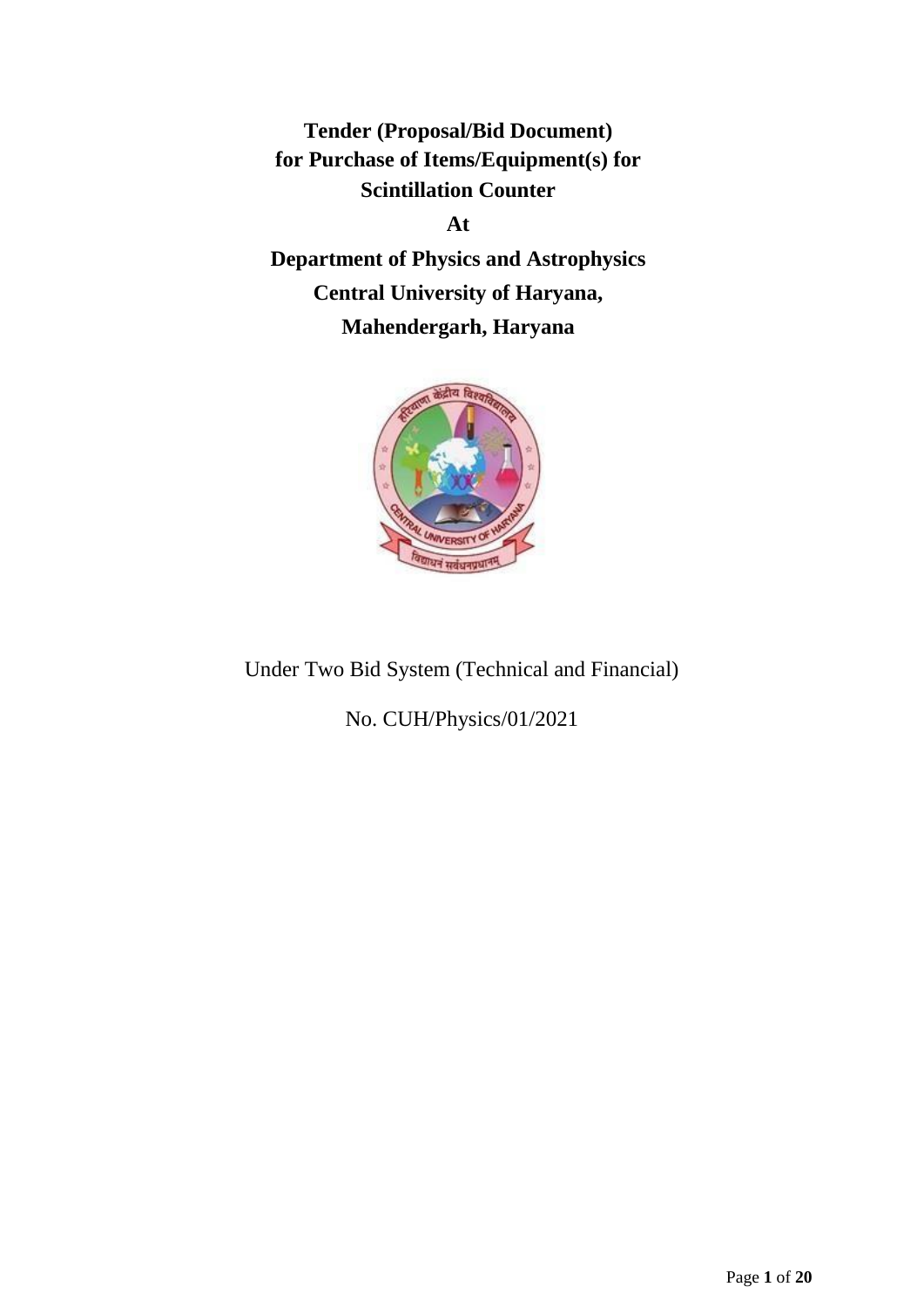# **Central University of Haryana**

Mahendergarh, Haryana-123031

#### **No: CUH/Physics/01/2021 Dated:**

#### **TENDER NOTICE**

Central University of Haryana (CUH) invites techno-financial proposals, for the item(s) mentioned in tender document, from reputed firms having expertise and experience in the relevant field. The interested parties /firms/OEM desirous of supplying, installing and integrating the system(s)as given in tender documents, may send their sealed offer addressed to the **Registrar, Central University of Haryana**, at the following address:

> Deputy Registrar (E & GA) Adaministrative Building (First Floor) Central University of Haryana Jant Pali Villages Mahendergarh (Haryana) PIN-123031

Complete tender details are available on University website: [www.cuh.ac.in](http://www.cuh.ac.in/) or may be obtained in person from the office of the Registrar.

Last Date for submission of Tenders: **29/03/2021** up to 2PM Date of opening of Technical Bids: **30/03/2021** at 11AM Place of Opening the Tender: **Room No: 145, Department of Physics and Astrophysics, Academic Block-I, CUH, Jant Pali- Mahendergarh(Haryana).**

The interested parties should carefully read the tender document and accordingly submit their bids

**Sd/-**

**Registrar Central University of Haryana**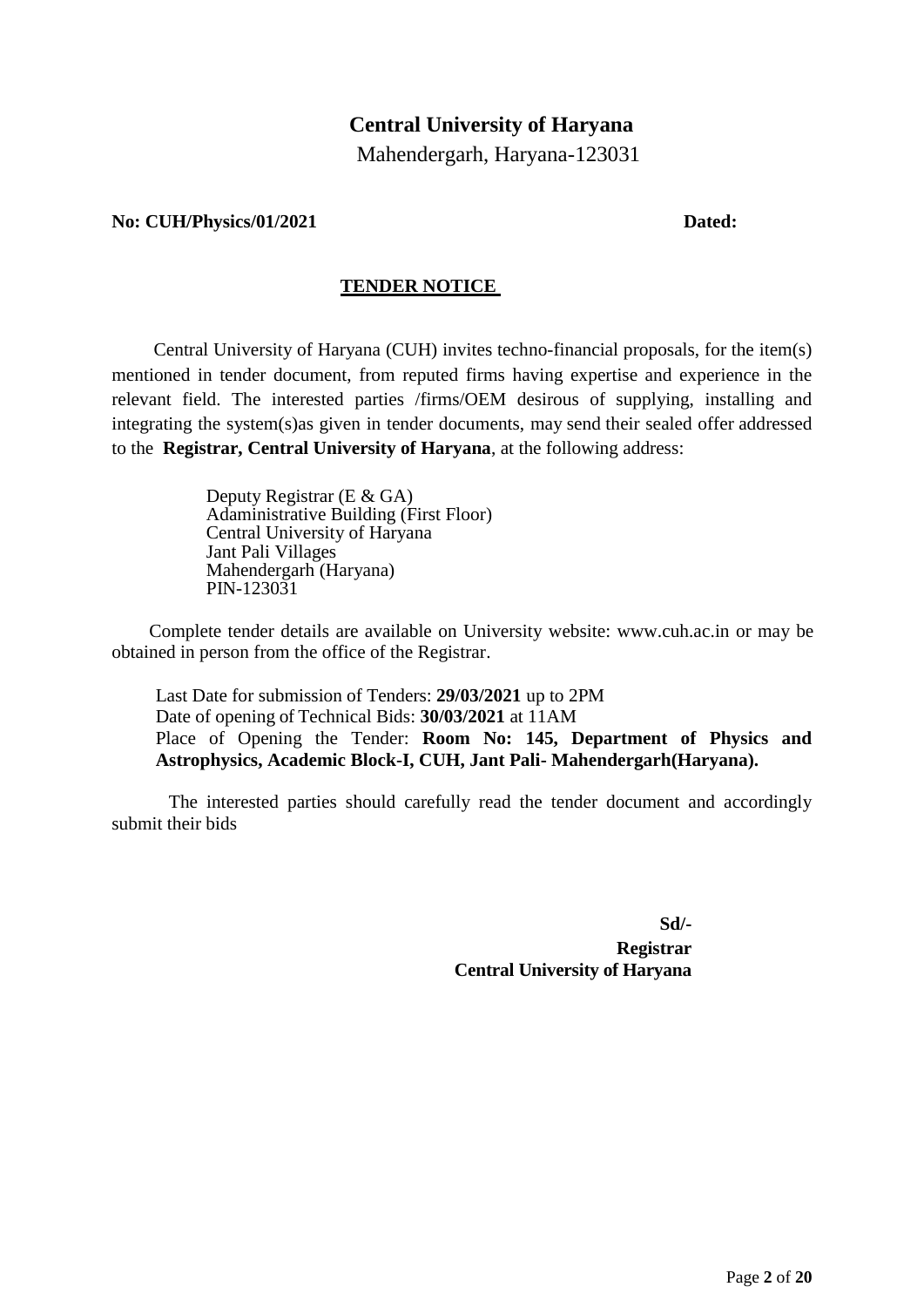| <b>Sl</b>      | <b>Description</b>                                                | Yes /No | Page No | <b>Remarks if any</b> |
|----------------|-------------------------------------------------------------------|---------|---------|-----------------------|
| N <sub>0</sub> |                                                                   |         |         |                       |
| $\mathbf{1}$   | Whether Tender Fee paid?                                          |         |         |                       |
| $\overline{2}$ | Whether EMD / Tender Fees                                         |         |         |                       |
|                | attached?                                                         |         |         |                       |
| 3              | If EMD exempted, Valid                                            |         |         |                       |
|                | <b>Exemption Certificate</b>                                      |         |         |                       |
|                | attached?                                                         |         |         |                       |
| $\overline{4}$ | <b>Whether Firm Registration</b>                                  |         |         |                       |
| 5              | attached?<br>Whether GSTIN certificate                            |         |         |                       |
|                | attached                                                          |         |         |                       |
| 6              | Whether PAN attached?                                             |         |         |                       |
| $\overline{7}$ | Whether affidavit duly attested by                                |         |         |                       |
|                | the Oath                                                          |         |         |                       |
|                | Commissioner/Executive                                            |         |         |                       |
|                | Magistrate regarding non-black                                    |         |         |                       |
|                | listing of supplier attached?<br>Whether tender document along    |         |         |                       |
| 8              | with all Annexures (1 to 8) duly                                  |         |         |                       |
|                | signed & stamped by the                                           |         |         |                       |
|                | authorized signatory attached?                                    |         |         |                       |
| 9              | Whether copy of Turnover and                                      |         |         |                       |
|                | ITR attached?                                                     |         |         |                       |
| 10             | Whether orders executed in last                                   |         |         |                       |
|                | three years attached?<br>Whether technical specifications         |         |         |                       |
| 11             | of the quoted equipment                                           |         |         |                       |
|                | attached?                                                         |         |         |                       |
| 12             | Whether catalog of the                                            |         |         |                       |
|                | equipment attached?                                               |         |         |                       |
| 13             | In case of authorized<br>agent/distributor whether                |         |         |                       |
|                | certificate/authorization letter for                              |         |         |                       |
|                | the same issued by the                                            |         |         |                       |
|                | manufacturer attached?                                            |         |         |                       |
| 14             | Whether list of<br>Institutes/Organizations where                 |         |         |                       |
|                | the quoted model of equipment                                     |         |         |                       |
|                | supplied by the tenderer in India                                 |         |         |                       |
|                | is attached?                                                      |         |         |                       |
| 15             | In case of foreign suppliers                                      |         |         |                       |
|                | quoting directly, whether, the<br>name of Indian agent mentioned? |         |         |                       |
| 16             | Whether past performance                                          |         |         |                       |
|                | certificate from reputed Client                                   |         |         |                       |
|                | such as IIT/NIT/Institutes of                                     |         |         |                       |
|                | National Importance has been                                      |         |         |                       |
|                | attached                                                          |         |         |                       |
| 17             | <b>NABL</b> certification /BIS                                    |         |         |                       |
|                | certification<br>ISO and /or any other relevant                   |         |         |                       |
| 18             | certification                                                     |         |         |                       |
| 19             | Any other certification or                                        |         |         |                       |
|                | Manufacturing licence                                             |         |         |                       |
| 20             | Whether a Certificate of                                          |         |         |                       |
|                | supplying spare parts for 3 years                                 |         |         |                       |

**Check List for submission of documents:**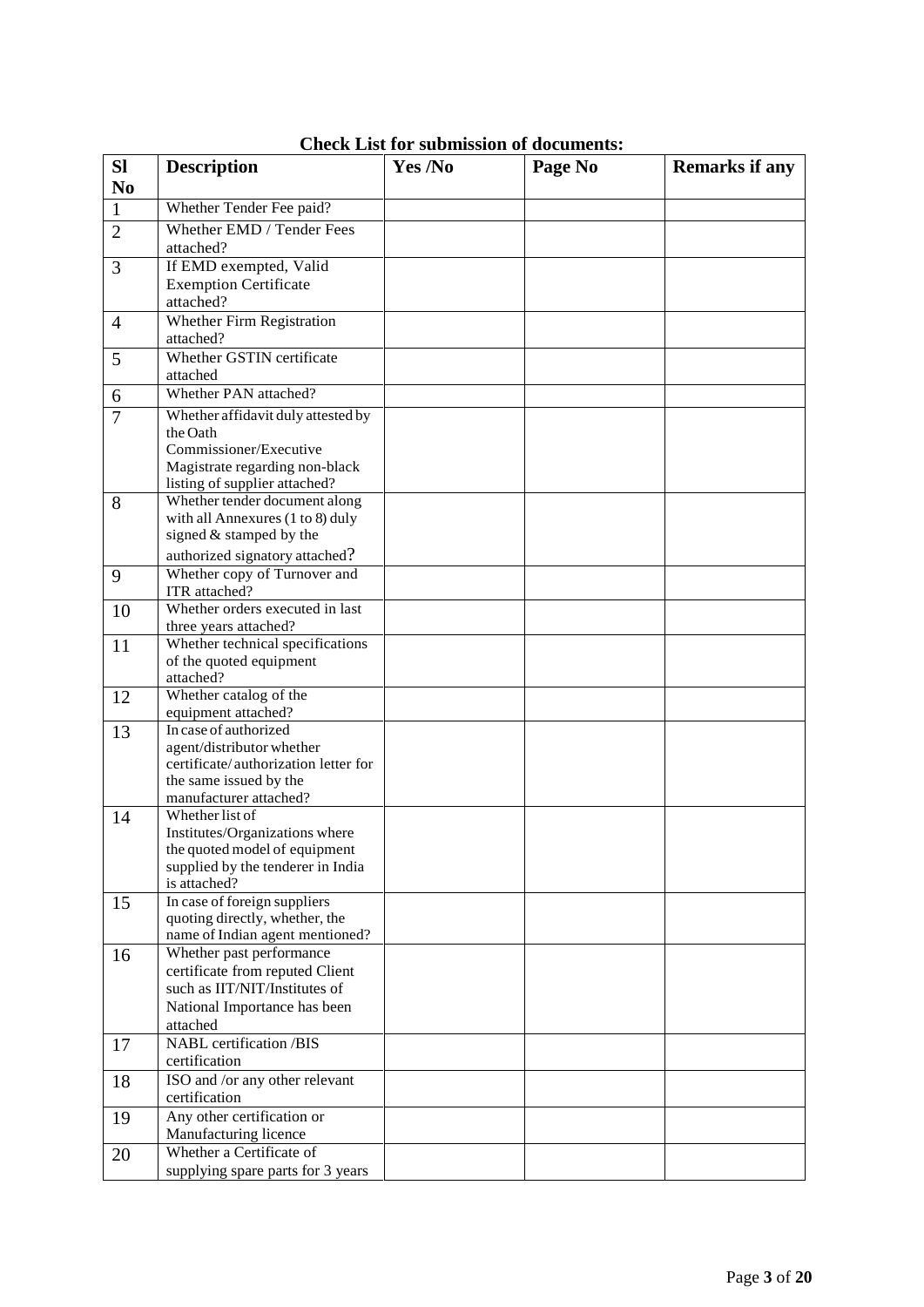|    | after warranty attached?          |  |  |
|----|-----------------------------------|--|--|
| 21 | Whether Self-certificate that the |  |  |
|    | firm has never been debarred or   |  |  |
|    | indicted in corruption case(s)    |  |  |
|    | attached?                         |  |  |
| 22 | Whether certificate that no       |  |  |
|    | complaint of poor performance     |  |  |
|    | have been received by the firm    |  |  |
|    | from suppliers attached?          |  |  |
| 23 | Whether drawing and calibration   |  |  |
|    | attached? Wherever necessary      |  |  |
| 24 | Have you been declared poor       |  |  |
|    | performer by any of the Govt;     |  |  |
|    | institution? Give undertaking     |  |  |
| 25 | Have Bio date of trainer data     |  |  |
|    | been attached                     |  |  |
| 26 | Any other General information     |  |  |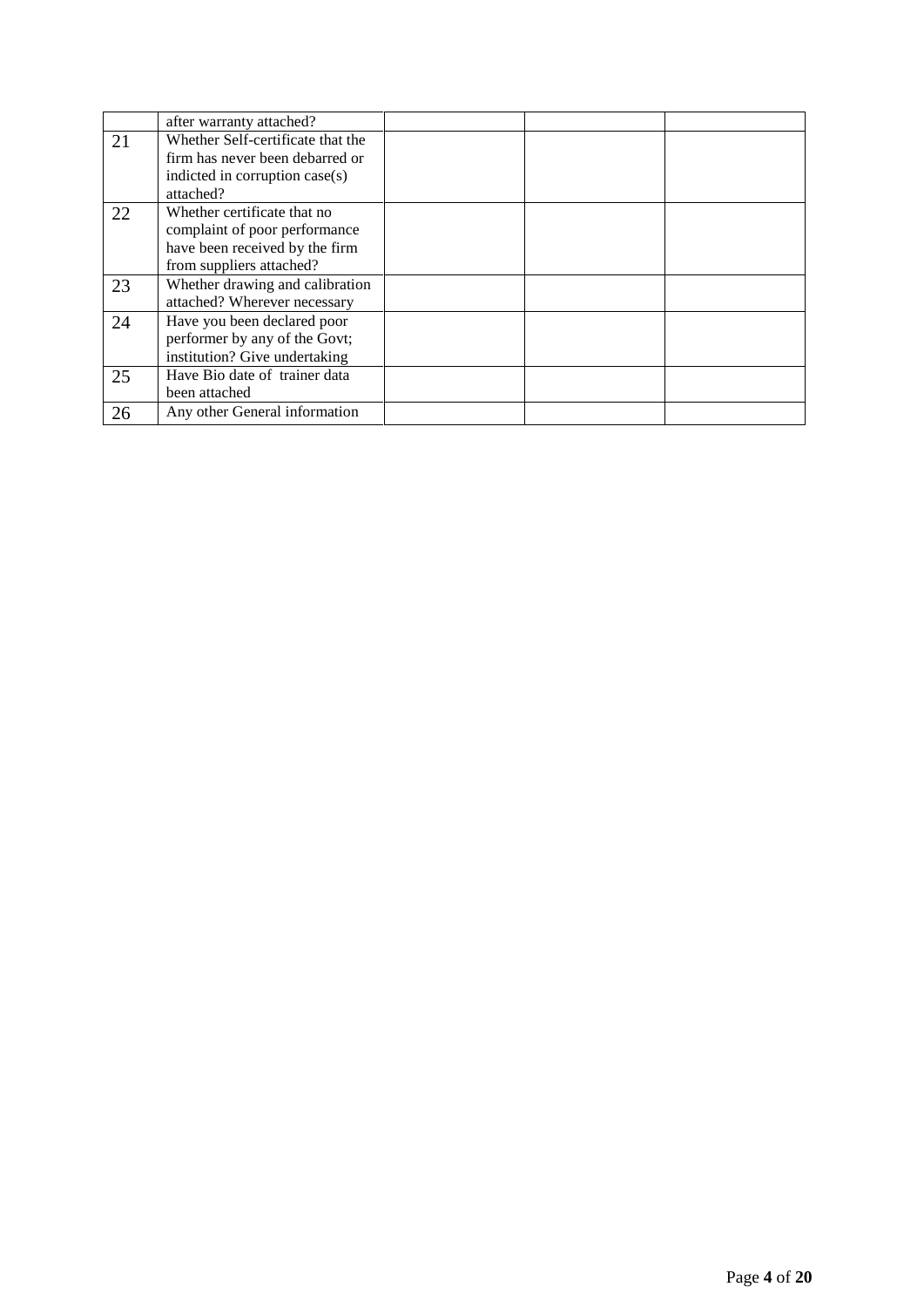# **1. Instructions to bidder**

Submission, Receipt, and Opening of Proposals

- a) The bidder shall read the instructions, technical specifications and the bid documents carefully before filing and submission of bidding documents.
- b) The bidder shall sign on each page of the bidding documents and assign serial number in integer value starting from one and submit the proposal/bid strictly as per the instructions.
- c) The original Technical and Financial Proposals/bids shall be prepared and submitted in separate sealed envelopes and both the envelopes should be kept in third envelope. The envelope should be subscribed on top of the envelope as" **Technical and Financial bid**" & sealed.
- d) The envelope should be super subscribed *"Tender for Scintillation Counter"*. The proposal/bid shall be sent by post so as to reach at the address mentioned on invitation to bid letter, on or before the due date and time (upto 2:00 pm), as specified in the tender notification or as per the corrigendum if issued any.
- e) Bids received after deadline will not be accepted and the CUH will not be responsible for any delay due to whatever reasons.
- f) **Bid Processing Fee:** Each bidder shall pay the bid processing fee for Rs. 1000 +18% GST = Rs. 1180 in the form of *DD drawn in favour of Central University of Haryana, Payable at Mahendergarh*, Haryana.
- **g) Earnest Money Deposit (EMD):** Each bidder shall pay EMD of Rs 25,000(Twenty five thousand only) of the quoting value in the form of *Demand Draft drawn in favour of "Registrar Central University of Haryana, payable at Mahendergarh***.**
- **h)** Valid NSIC and MSE Certificates will be accepted for relaxation of EMD and tender fee. Presently EMD/Tender Fee exemptions and price preference are applicable to only Micro and Small Industries. In view of the above, if the vendor will claim for EMD/Tender Fee exemptions, the vendor should meet all the criteria for Micro and Small Industries. The vendor must have to submit the supporting documents like NSIC registration certificate, MSE registration certificate issued by competent government bodies to become eligible for the tender fee/EMD exemptions. The certificates of the vendor (NSIC/MSE) shall cover the items tendered to get EMD/Tender Fee exemptions. NSIC certificate shall be valid as on due date/extended due date of the tender. This is not applicable for non NSIC unit. Note – In case the bid is submitted as an Indian arm of a foreign bidder and the eligibility criteria conditions were met through foreign company, then the EMD exemption cannot be claimed under the MSME status of India arm/subsidiary. Thus a bidder who solely on its own, fulfills each eligibility criteria condition as per the tender terms and conditions and who are having MSE status, can claim EMD exemption/tender fee.
- **i) Technical Bid format:** The bidder shall confirm that the product quoted (by the bidder) shall be in conformance with the conditions/criteria as specified herein**.**
- j) **Financial Bid Format:** Bidders shall quote items with inclusive prices (i.e. price inclusive of taxes and all other expenses) for delivery and installation at site and must quote with complete specification.
- k) Successful Bidder has to provide irrecoverable Performance Bank Guarantee to the tune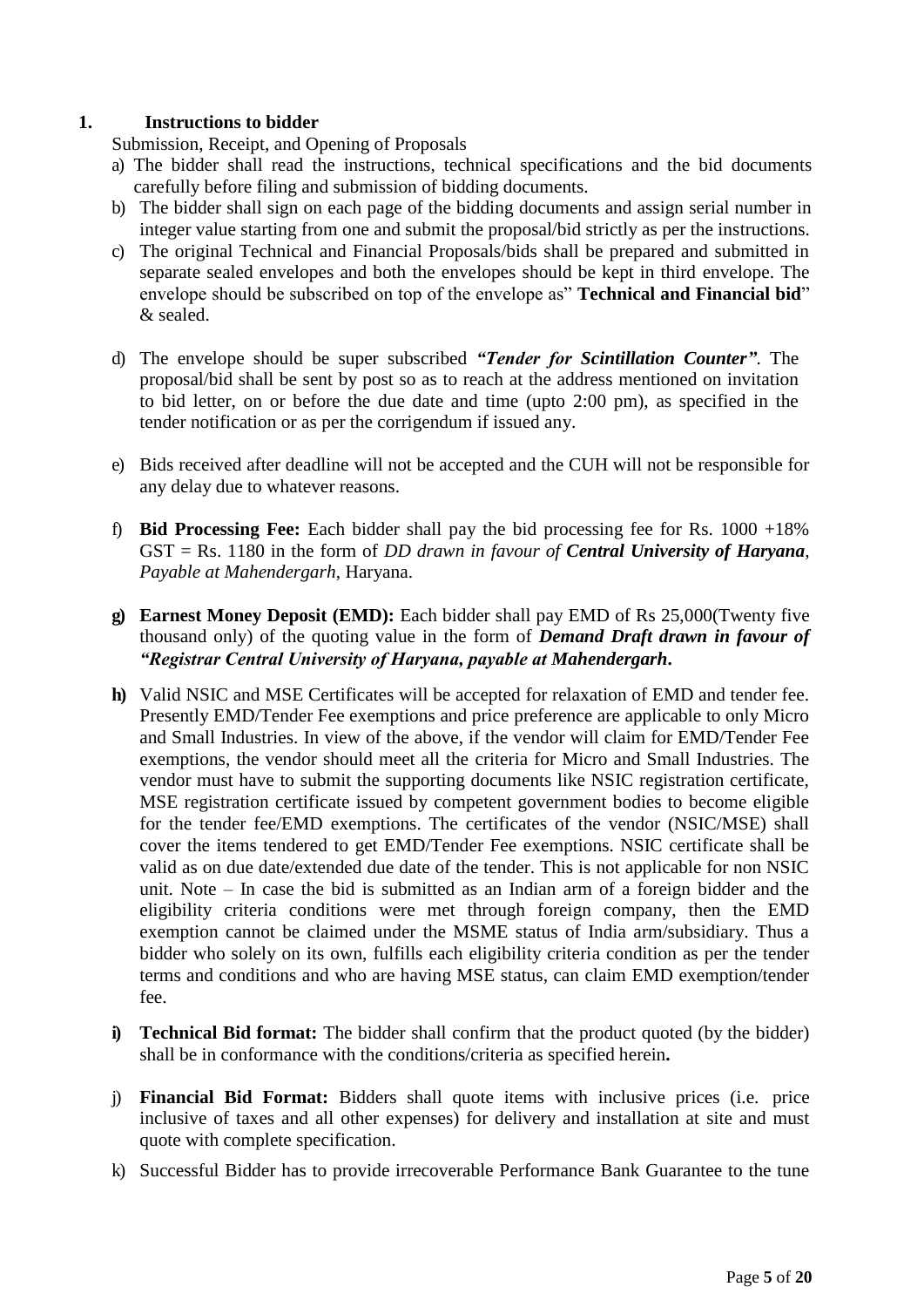of 10% of the order value for the warranty period in the form of *Demand Draft/FDR/Banker's cheque drawn in favour of "Registrar Central University of Haryana, payable at Mahendergarh***.** The paying document of the performance Bank Guarantee should be valid till 60 days after the end of warranty/Guarantee period.

- l) **Payment Schedule**. 100% payment will be released on delivery, satisfactory installation, and integration and commissioning of said system as applicable to the procurement after deduction of taxes as applicable or as per the university norms. (Annexure -4)
- m) **Delivery Schedule:** The equipment(s)/good(s) are required to be supplied within 60 days on issue of the Purchase Order by the university. In case successful tenderer fails to complete the order in part or whole in the stipulated period of 60 days of a penalty @ 1% of the order value will be imposed per week subject to maximum penalty of 10% the order value. In case the delay is more than six weeks (after the expiry of the stipulated period) the purchase order may be cancelled and the EMD will be forfeited
- n) **Validity of quotation**: The quotation should be valid for 12 months (365 days) after the date of the opening of the bids.
- **o)** All the equipment's should have an onsite warranty for three years. The warranty shall take effect from the date of successful installation of machine/item and handing over of the system to the user department satisfaction**.**
- p) The maintenance services, including spares parts shall be free of cost during the warranty/ guarantee period.
- q) The supplier shall provide assurance to give spare parts of the items/goods at least for three years' time from the date of expiry of guarantee/warranty period. The bidder shall provide certificate from OEM in this regard.
- r) The University reserves the right to cancel the bid or placing of order without assigning any reason.(**Annexure 3**)

# 2. **General Conditions of the contract**

- a) The Manufacturer/Bidder should not be associated or have been associated in the past, directly or indirectly, with a firm or any of its affiliates which have been engaged by the purchaser to provide consulting services for the preparation of the design, specification, and other documents to be used for the procurement of the goods to be required under this invitation of tender.
- b) Manufacturer/Bidder shall not be under any declaration of ineligibility for corrupt and fraudulent practices issued by any State Government/Government of India (GOI)/Union territory or any other Govt. entity. The Manufacturer/Bidder should not be a defaulter of any financial institute or Bank and their assets should have never been put on auction for recovery of debts.
- c) The Manufacturer /Bidder should be in the business in India for more than 3 years as on 31-12-2020. This should be supported by the certificate of registration issued under the companies act by a competent authority.
- d) The bidder should have executed at least two Scintillation Counter setup either directly or through system integrators during last 5 years in India using an architecture and technologies similar to this tender in premier Govt Indian academic and research institutions like IISc, TIFR, IISER, IIT, NIT, JNCASR, Central University or other Govt education & research organizations. The bidder shall provide the details/proof of the same must be submitted with technical bids given in (**Annexure 1)**.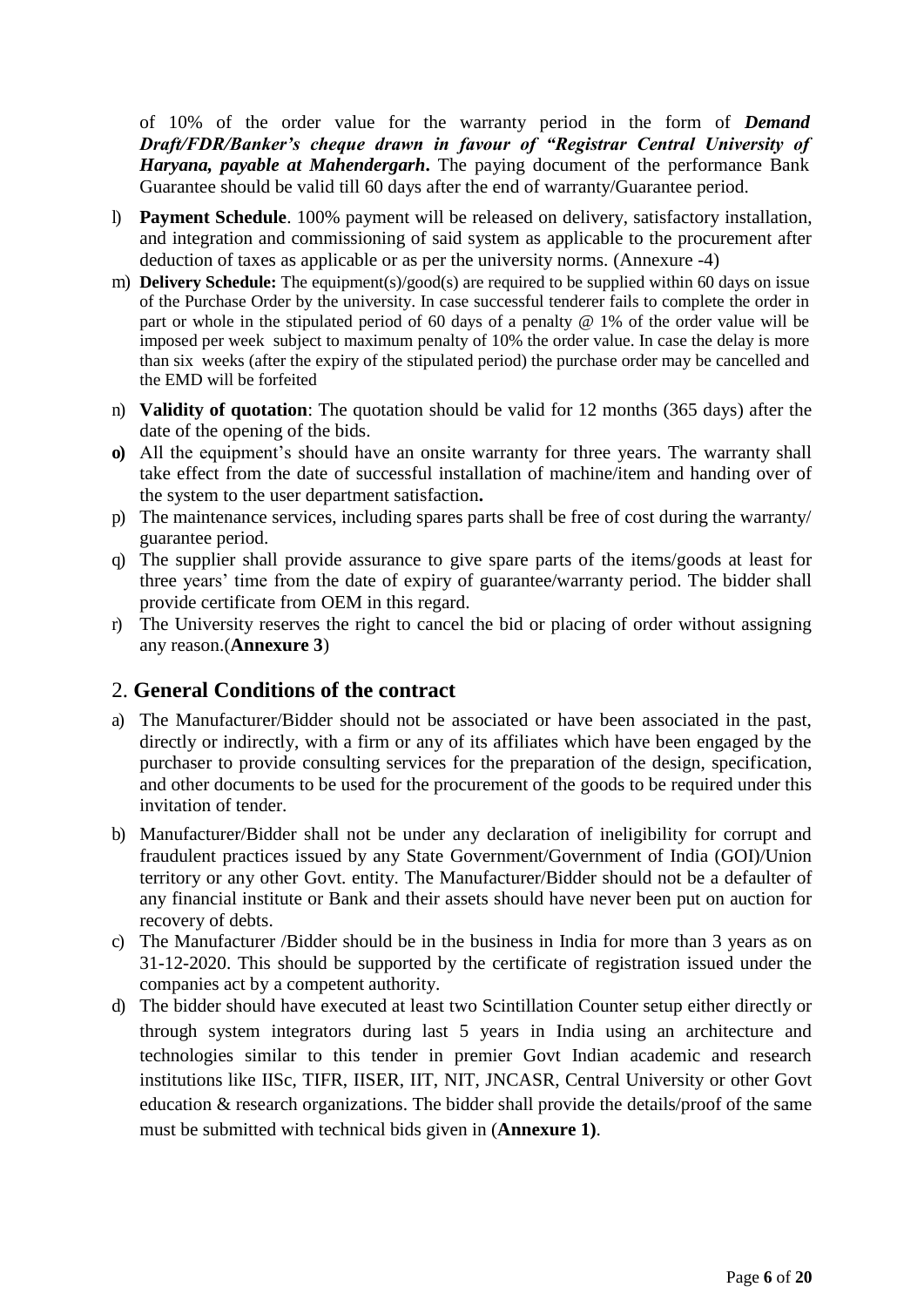- e) The bidder should have at least one service Center in India with service engineers in the relevant field of quoted items. In the event of a failure of any of the sub-systems or components of the proposed solution, the bidder has to ensure that defects are rectified within 48 hours from the time of call logged. The failure to meet the above requirement will result in extension of the warranty services by one day for delay of each day during the warranty period.
- f) Bidder should take into account any corrigendum on the tender document before submitting their bids.
- g) The bidder must be authorized partner/system integrator of Scintillator Counter and a letter of authorization for the tender from the OEMs must be enclosed.
- h) The CUH reserves the right to accept or reject any or all of the offers in full/part without assigning any reason whatsoever.
- i) The parts supplied should not become obsolete within 5 years of installation.
- j) Bidder should be having at least two orders minimum of Rs. 5 Lakhs or a single order of Rs. 10 Lakhs in last three years for similar items being supplied to any Central University/IIT/NIT/IISc/IIIT/Reputed Research Organization and Institute of National importance. The bidder should furnish the information supported by Purchase order or Work done certificates from the concerned department(s) OR Institution.
- k) The Manufacturer /Bidder should have the cumulative turnover of Rs. 2.0 Crores in last three financial year towards supply of machines/equipment(s) or for individual items. They should furnish the details as per Performa given in **Annexure-1**. This should be supported by audited balance sheet of the company for that particular year.
- l) The Manufacturer/Bidder should submit complete Technical manual with Make and Model for technical evaluation purpose. Bids without technical manual are liable to be rejected.
- m) There should be no complaint against the Manufacturer/Bidder for poor performance of the equipment's supplied by any institute or customer. The self-certified certificate to be attached with bid in this regard on firms letter head.
- n) The Manufacturer / Bidder should submit copy of ITR of last three years.
- o) Installation, Demonstration and Testing of equipment is to be done by the supply firm in the presence of subject experts of Central University of Haryana.
- p) If any of the equipment supplied by the bidder is found to be substandard, refurbished, un-merchantable or not in accordance with the description/specification or otherwise faulty, the competent authority will have the right to reject the equipment or its part. The prices of such equipment shall be refunded by the bidder with 18 % interest if such payments for such equipment have already been made. All the damaged or unapproved goods shall be returned at bidder cost. Defective part in equipment, if found before installation and /or during warranty period, shall be replaced within seven days on receipt of the intimation from CUH at the cost and risk of the bidder including all other charges.
- q) The bidder should provide the satisfactory training to our Teaching/Technical staff after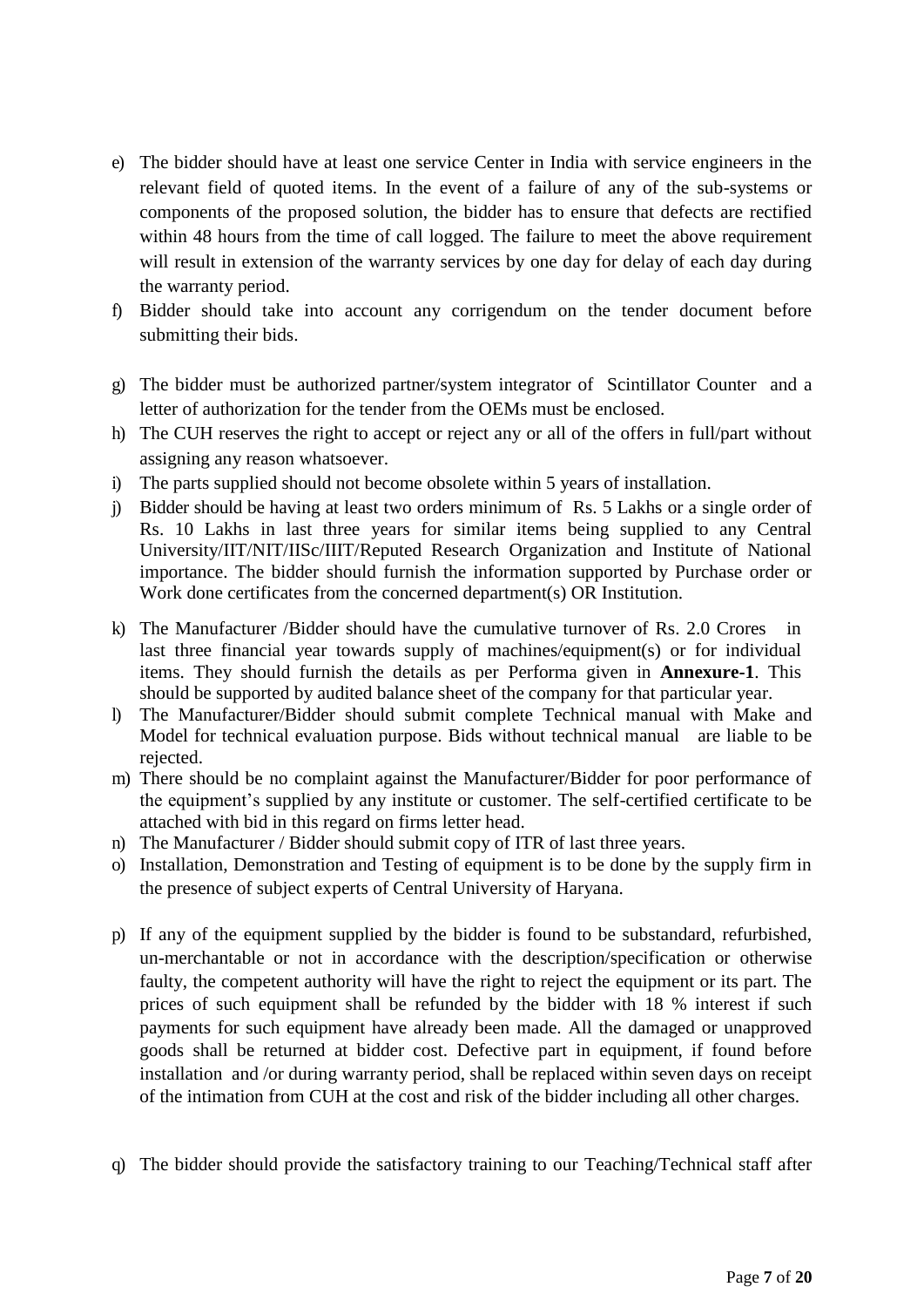installation/commissioning. The trainer should be a permanent employee of the company with a minimum of 3 years' experience in demonstrating such equipment. The details about the training programs and a brief bio-data of the trainer should be submitted along with the technical bid.

- r) The Manufacturer should have certification which certify the quality of instrument as per the National/International Standard applicable to respective instruments and same to be provided along with bid documents.
- s) The Bidder should have Authorization certificate from Manufacturer for the items mentioned in the tender No CUH/Physics/01/2021, for Software License and other  $equiment(s)$ .
- t) The Manufacturer / Bidder should be ready for demonstration of the product quoted on short notice as per the tendered specifications.
- u) Bidder/Manufacturers are required to quote for all the items mentioned in Tender to be eligible to award. The lowest price aggregate price of Scintillation Counter will be the final for award of contract.
- v) Technically qualified bidders should demonstrate the machine/item functionality during the installation and training.
- w) Any effort by a supplier to influence Central University of Haryana's tender evaluation, tender comparison or contract/order award decisions may result in the rejection of the supplier's tender and forfeiture of the supplier's EMD.
- x) After opening of bids, information relating to the examination, clarification, evaluation and comparisons of bids and recommendations concerning the award of contract shall not be disclosed to bidders or other persons not officially concerned with such process.
- **y)** Technical bid should include the details as per performa given in **Annexure-2**
- z) Financial bid should include the details as per performa given in- **Annexure-**5
- **aa)** Acceptance letter by bidder -**Annexure -6**

**bb)** Warranty certificate-**Annexure- 7**

**cc)** Undertaking of support from OEM **–Annexure 8**

# **3. Special conditions of the tender**

(*To be returned by Tenderer along with the Tender duly signed)* 

a) **GENERAL**: Tenderer, who are Indian Agents of OEMs, should furnish a clear declaration as follows: We declare that I am/we are Accredited Agents of the suppliers aboard.

DGS&D enlistment certificate needs to be attached (applicable only for the Indian Agents)

b) **DEVIATION FROM SPECIFICATIONS**: It is in the interest of the tenderer to

study the specifications in the tender schedule thoroughly before quoting so that, if the tenderer

makes any deviations, the same are prominently brought out in the body of the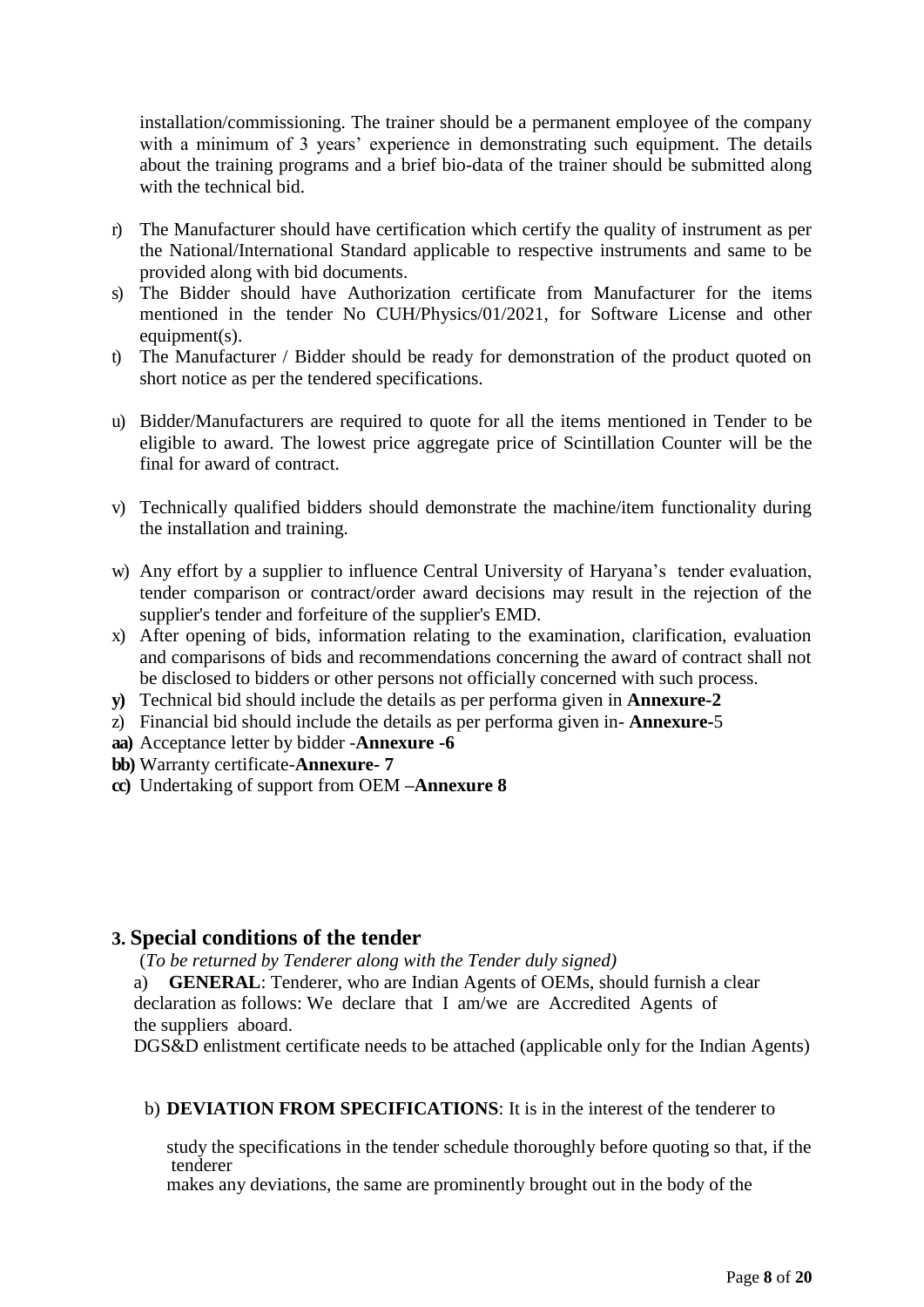tender. If you need to add any optional items your system in order to meet our specifications, you are requested to quote for the total including the option required to suit our requirements. Otherwise, your tender will be considered incomplete.

- c) The bidder shall submit the following :
	- i. Complete address of the dealing person along with all the details such as mobile no, e-mail id, and correspondence address. Address of the OEM's Banker and their swift code.

Name and designation of the person whose name the purchase order to be placed.

- ii. Bidder shall also give the certificate that the goods for which bidding is done in this tender are of good quality and produced as per the industry specifications and best workmanship.
- iii. Jurisdiction –All the question, dispute, or differences arising under or out of or in connection with this contract, the Jurisdiction will be Narnaul (Mahendergarh).Acceptance to this affect shall be signed by the bidder at the time of bidding.
- iv. The bidder shall provide the Acknowledgement that they have gone through the whole tender documents and have thoroughly understood all the conditions, provisions, specifications and we abide by all the conditions and have understood that violation or concealment any information essential will be liable for penal action from the university and may even result in cancellation of bid and/or forfeiting of EMD.
- v. The bidder shall give the certificate that they will supply the spare parts as an when required by the university during the warranty, AMC and post AMC period for at least three years after the warranty is over.

#### **4. Schedule of requirement**

Within 60 days of placing of purchase order by the University.

# **Scope of Work:**

The purposed Scintillation counter will be used by students of M.Sc. Physics to perform the basic experiments with different radioactive sources. The setup will be used to study energy spectra, correlation, time coincidence and attenuation coefficient of materials. Students can also complete minor research projects on this setup.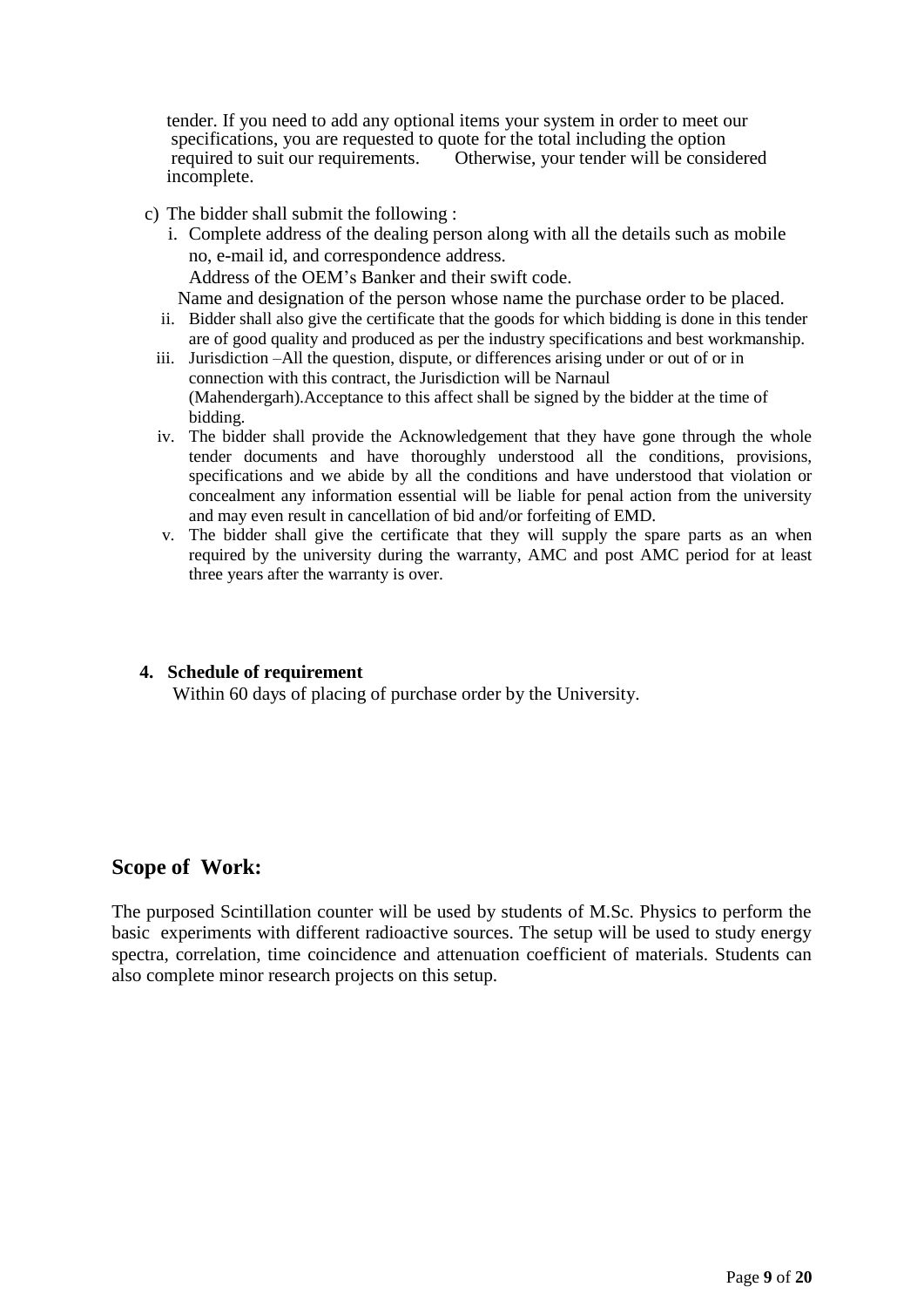**5. Specifications of machines/items are given as under :**

# **Technical Details of the Scintillation counter**

| S.No. | <b>Name of Instrument</b>       | Quantity |                   | <b>Specifications</b>                      |
|-------|---------------------------------|----------|-------------------|--------------------------------------------|
| 1     | <b>Gamma Ray Spectrometer</b>   | 1        |                   | Consist of SIX/                            |
|       | System consist of               |          |                   | EIGHT single bit                           |
|       | <b>MINIM Bin and Power</b>      |          |                   | modules or                                 |
|       | Supply, High Voltage Unit,      |          |                   | combination of                             |
|       | <b>Linear Amplifier, Single</b> |          |                   | multiple widths                            |
|       | <b>Channel Analyzer and</b>     |          |                   | with Amphenol                              |
|       | <b>Counter Timer</b>            |          |                   | connectors.                                |
|       |                                 |          | Mini bin          | Wiring for the                             |
|       |                                 |          |                   | power connectors                           |
|       |                                 |          |                   | to distribute $+/-$<br>12V and $+/- 24V$ . |
|       |                                 |          |                   | A control panel                            |
|       |                                 |          |                   | with ON/OFF                                |
|       |                                 |          |                   | switch, low                                |
|       |                                 |          |                   | voltage test                               |
|       |                                 |          |                   | sockets.                                   |
|       |                                 |          |                   | 34.4cm width X                             |
|       |                                 |          | <b>Minibin</b>    | 22.1cm height X                            |
|       |                                 |          | <b>Dimensions</b> | 27.4cm length.                             |
|       |                                 |          |                   | 8Kg with                                   |
|       |                                 |          | <b>Minibin</b>    | modules, 3.8Kg                             |
|       |                                 |          | Weight            | without modules.                           |
|       |                                 |          |                   | generates highly                           |
|       |                                 |          | <b>Power</b>      | regulated D.C                              |
|       |                                 |          | supply            | voltages.                                  |
|       |                                 |          |                   |                                            |
|       |                                 |          |                   |                                            |
|       |                                 |          |                   | $(230V + - 10\%)$                          |
|       |                                 |          | Input             | A.C, 50Hz.                                 |
|       |                                 |          |                   | $+12V \ @ 1.5A, -$                         |
|       |                                 |          |                   | 12V @ 1.5A,                                |
|       |                                 |          | D.C               | +24V @ $0.75A$ , -                         |
|       |                                 |          | Output            | 24V @ 0.75A 72                             |
|       |                                 |          |                   | watts maximum.                             |
|       |                                 |          |                   | Better than $+/-$                          |
|       |                                 |          | <b>Regulation</b> | $0.3\%$ .                                  |
|       |                                 |          | Noise &           | Less than 3mV                              |
|       |                                 |          | <b>Ripple</b>     | $(rms)$ .                                  |
|       |                                 |          |                   | $+/-$ 0.5% after a                         |
|       |                                 |          | <b>Stability</b>  | 24 hr warm-up at                           |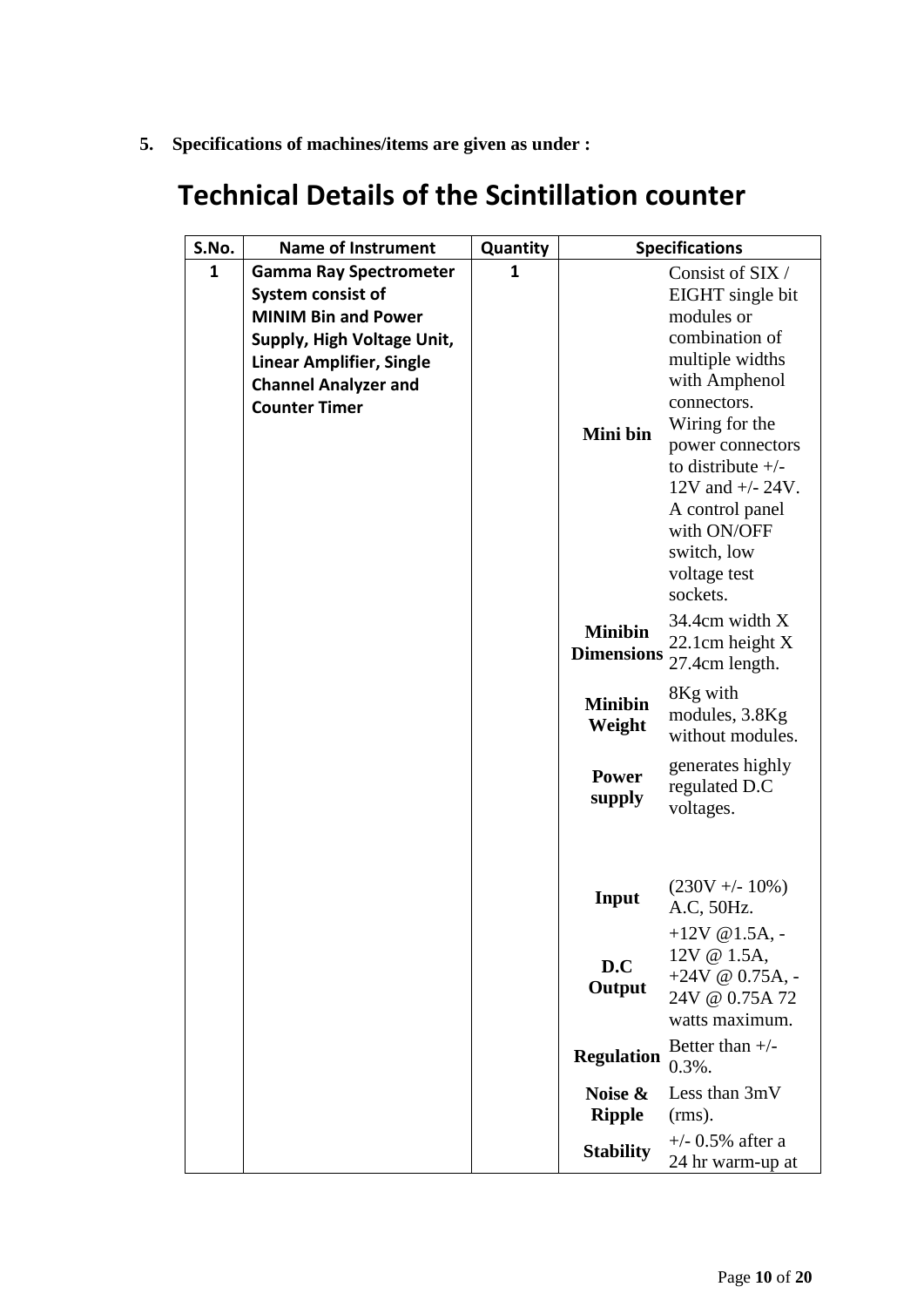|                         |                                                                                            |              |                                                                                                                                                                                           | constant line, load<br>& ambient temp.                    |
|-------------------------|--------------------------------------------------------------------------------------------|--------------|-------------------------------------------------------------------------------------------------------------------------------------------------------------------------------------------|-----------------------------------------------------------|
| $\overline{2}$          | <b>Nal Scintillation Detector</b><br>size(3" X 3") well type<br>with inbuilt preamplifier. | $\mathbf{1}$ | <b>Transducer</b>                                                                                                                                                                         | Well type<br>Integral<br>assembly                         |
|                         | and consist of<br>photomultiplier, noise<br>resolution less than 50 µV,                    |              | Phospher                                                                                                                                                                                  | NaI (Tl), $3\times3$<br>inches crystal                    |
|                         | operating voltage 700-900<br>V, positive tail pulse and<br>better output impedance.        |              | Photomultiplier with mu metal                                                                                                                                                             | 3" Bialkali<br>phototube<br>magnetic/light<br>shielding.  |
|                         |                                                                                            |              | <b>Operating</b><br><b>Voltage</b>                                                                                                                                                        | $700 - 900V$                                              |
|                         |                                                                                            |              | <b>Resolution</b>                                                                                                                                                                         | Better than<br>9% with Cs-<br>137                         |
|                         |                                                                                            |              | Pre-amplifier                                                                                                                                                                             | Built-in                                                  |
|                         |                                                                                            |              | <b>Gain (Approx)</b>                                                                                                                                                                      | 25                                                        |
|                         |                                                                                            |              | <b>Noise</b>                                                                                                                                                                              | (rms referred<br>to input) Less<br>than 50 micro<br>volts |
|                         |                                                                                            |              | Output                                                                                                                                                                                    | Positive tail<br>pulse                                    |
|                         |                                                                                            |              | Output<br><b>Impedance</b>                                                                                                                                                                | 90 Ohms                                                   |
|                         |                                                                                            |              | <b>Power</b><br>Requirement<br>(Typical)                                                                                                                                                  | $-12V@12mA$                                               |
| $\overline{\mathbf{3}}$ | Lead Shielding for 3"X3"<br>detector.                                                      | $\mathbf{1}$ | 11 rings with provision for<br>connection to detector in<br>bottom ring and holding knob<br>in top ring. The material used<br>for Lead shielding should have<br>98% Lead and 2% Antimony. |                                                           |
|                         |                                                                                            |              | <b>Dimensions</b><br><b>External</b>                                                                                                                                                      | 200mm dia x 450mm                                         |
|                         |                                                                                            |              |                                                                                                                                                                                           | height (approx)<br>120mm dia x 400mm                      |
|                         |                                                                                            |              | <b>Internal</b><br>height<br><b>Weight</b> Approx. 113 Kgs.                                                                                                                               |                                                           |
| 4                       | <b>Stand for Scintillation</b>                                                             | $\mathbf{1}$ | <b>Stainless Steel Sample tray</b>                                                                                                                                                        |                                                           |
|                         | <b>Detector</b>                                                                            |              | designed to hold SS planchets or<br>disc type radioactive standard                                                                                                                        |                                                           |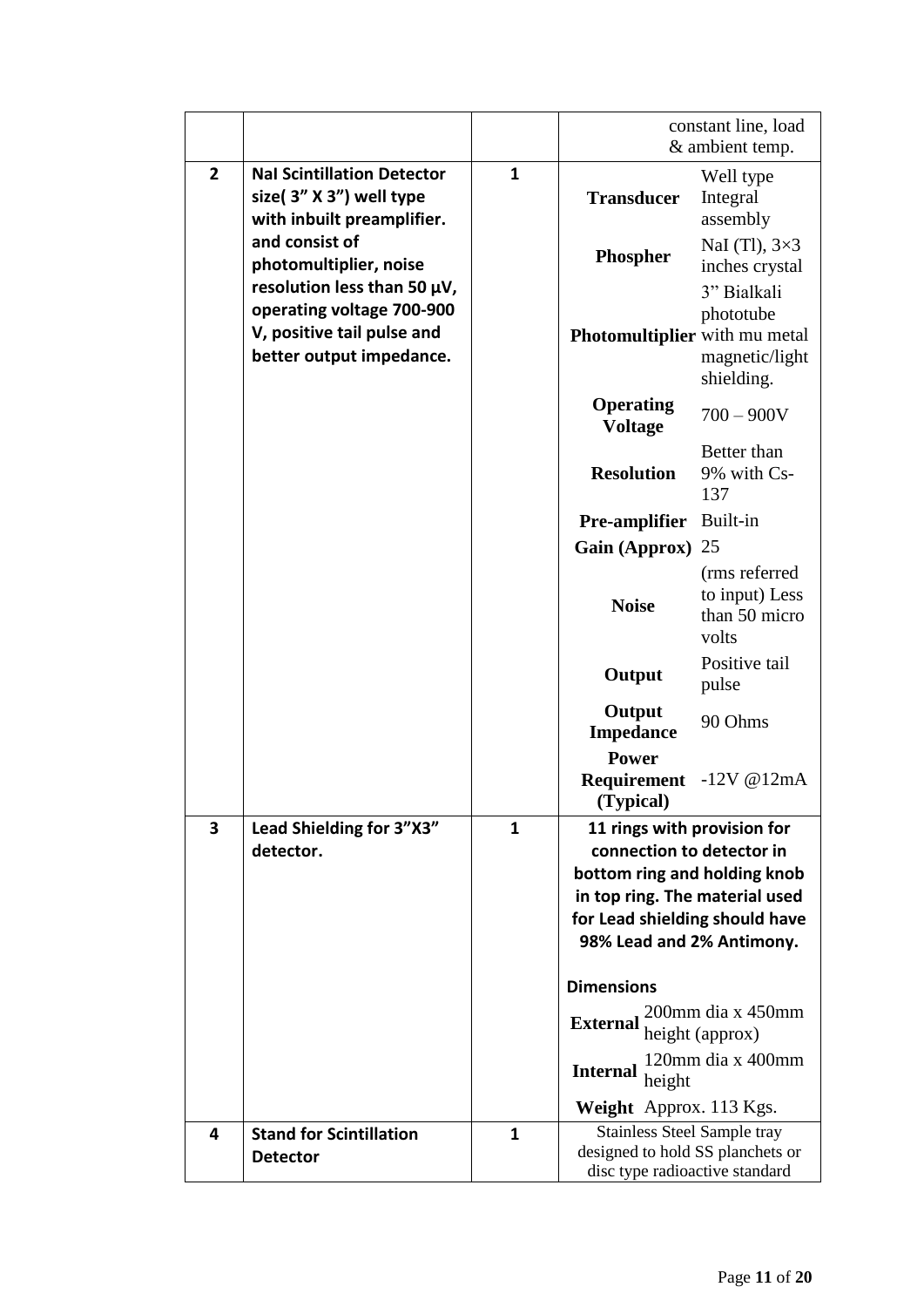|    |                                                      |              |                         | sources in                     |
|----|------------------------------------------------------|--------------|-------------------------|--------------------------------|
|    |                                                      |              | $(3'' X 3'')$ well.     |                                |
| 5. | <b>Scatter Stand</b>                                 | $\mathbf{1}$ |                         | Stainless Steel stand for well |
|    |                                                      |              |                         | having dimensions(3" X 3").    |
| 6  | <b>Aluminium Absorber set</b>                        | $\mathbf{1}$ | Aluminum.               | The material should be 100 %   |
|    | for (3" X 3") detector.                              |              |                         |                                |
|    |                                                      |              |                         | Disc S.No. Thickness(mm)       |
|    |                                                      |              | $\mathbf{1}$            | 0.0                            |
|    |                                                      |              | $\overline{2}$          | 0.056                          |
|    |                                                      |              | $3^{\circ}$             | 0.112                          |
|    |                                                      |              | 4                       | 0.168                          |
|    |                                                      |              | 5                       | 0.224                          |
|    |                                                      |              | 6                       | 0.280                          |
|    |                                                      |              | 7                       | 0.336                          |
|    |                                                      |              | 8                       | 0.392                          |
|    |                                                      |              | 9 <sup>°</sup>          | 0.448                          |
|    |                                                      |              | 10                      | 0.504                          |
| 7  | <b>Copper Absorber set for (</b>                     | $\mathbf{1}$ |                         | Disc S.No. Thickness(mm)       |
|    | 3" X 3") detector. The                               |              | 1                       | 0.0                            |
|    | material should be 100 %                             |              | $\overline{2}$          | 0.056                          |
|    | <b>Copper and suitable for</b><br>the measurement of |              | 3                       | 0.112                          |
|    | attenuation coefficient.                             |              | $\overline{\mathbf{4}}$ | 0.168                          |
|    |                                                      |              | 5                       | 0.224                          |
|    |                                                      |              | 6                       | 0.280                          |
|    |                                                      |              | 7                       | 0.336                          |
|    |                                                      |              | 8                       | 0.392                          |
|    |                                                      |              | 9                       | 0.448                          |
|    |                                                      |              | 10                      | 0.504                          |
| 8  | <b>Collimator for detector</b>                       | 1            |                         | Size (3" X 3")                 |
| 9  | Lead storage container for                           | $\mathbf{1}$ |                         | Dimensions: 75Lx75Wx88H(in     |
|    | keeping radioactive                                  |              |                         | mm) including top lid          |
|    | sources.                                             |              |                         |                                |
| 10 | <b>Installation</b>                                  | 1            |                         |                                |
| 11 | <b>Data communication</b>                            | $\mathbf{1}$ |                         |                                |
|    | software for downloading                             |              |                         |                                |
|    | the counter/timer readings                           |              |                         |                                |
|    | into PC.                                             |              |                         |                                |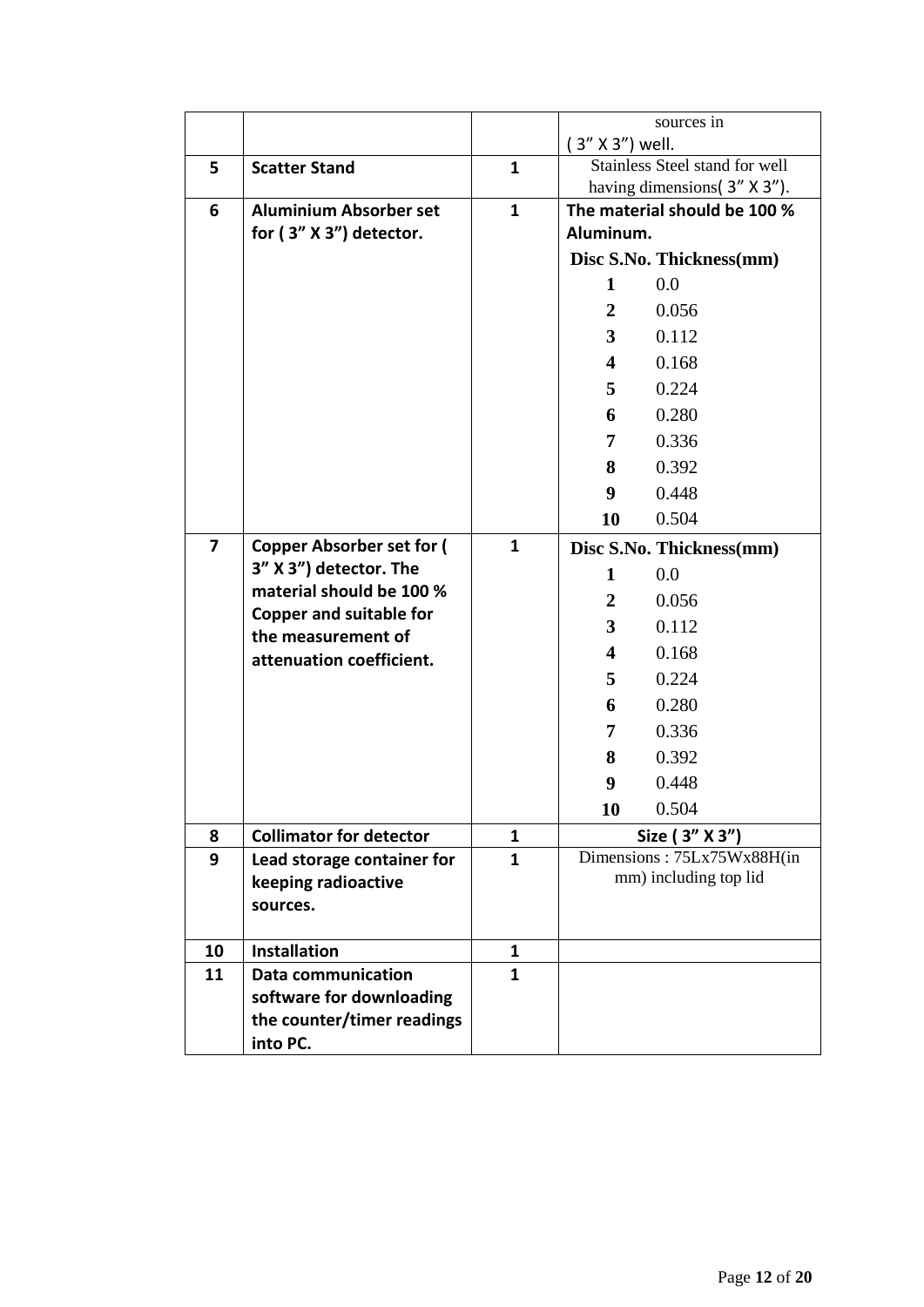# **1. Annexure(1-8)**

# **Annexure 1**

# **PROFORMA FOR PAST PERFORMANCE**

Tender No……………………………Date of Opening…………………………………………………… hours

| S <sub>1</sub><br>N <sub>o</sub> | Orders placed by (Full   Order No.<br>address of Purchaser) | and Date | Description<br>and<br>Quantity of<br>ordered<br>items | Order<br>in<br>$\rm Rs$ | Value of Date of completion of Remarks<br>delivery as per<br>contract/actual | if any |
|----------------------------------|-------------------------------------------------------------|----------|-------------------------------------------------------|-------------------------|------------------------------------------------------------------------------|--------|
|                                  | $\mathcal{D}_{\cdot}$                                       | 3        |                                                       | 5                       | 6                                                                            |        |
|                                  |                                                             |          |                                                       |                         |                                                                              |        |
|                                  |                                                             |          |                                                       |                         |                                                                              |        |
|                                  |                                                             |          |                                                       |                         |                                                                              |        |
|                                  |                                                             |          |                                                       |                         |                                                                              |        |
|                                  |                                                             |          |                                                       |                         |                                                                              |        |
|                                  |                                                             |          |                                                       |                         |                                                                              |        |

Authorized signatory Name of the Firm: …………………………………………………………… Signature and Seal of the Tenderer: …………………………………………………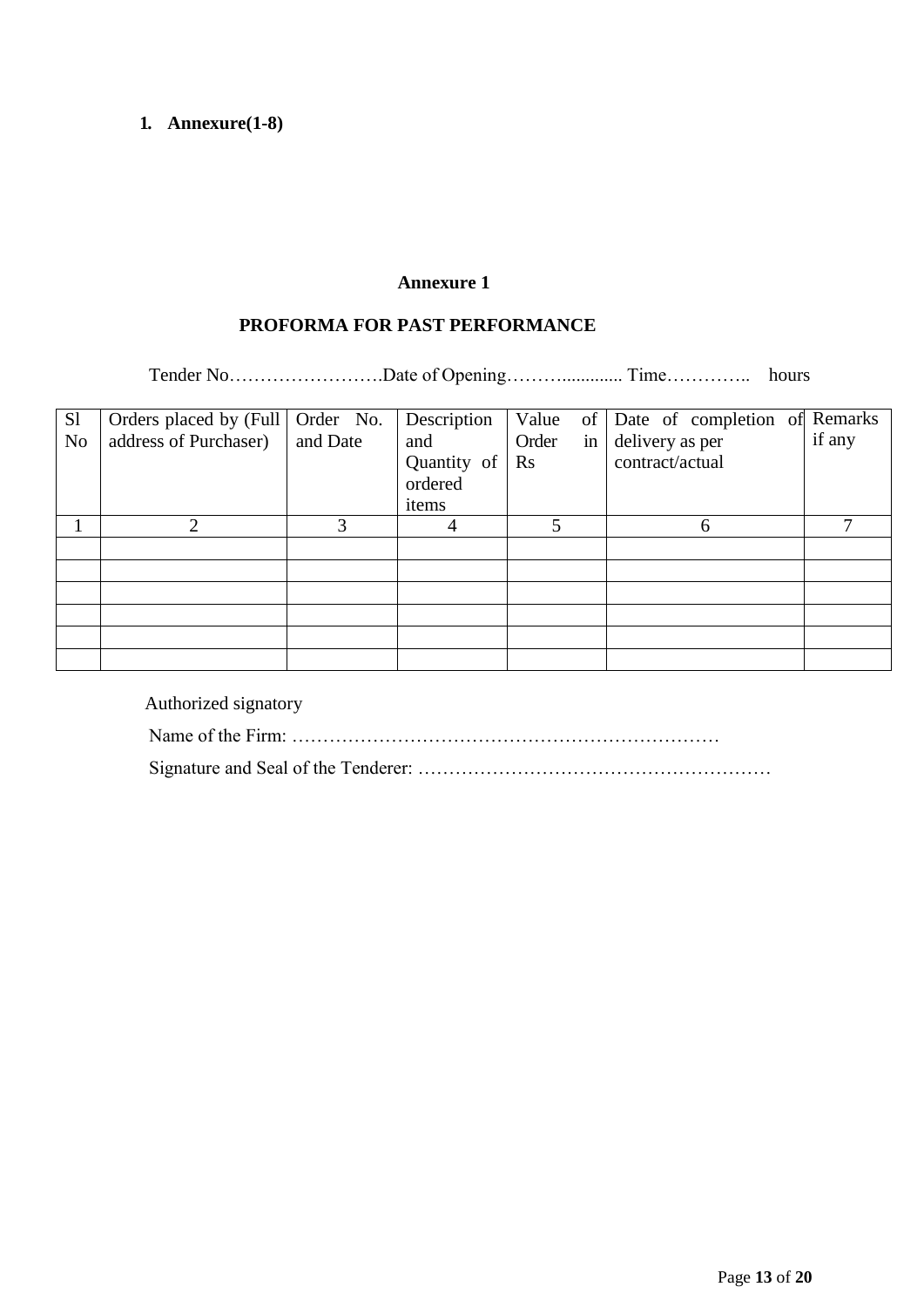# **Annexure-2**

The bidder should fill in the below format to be submitted in Technical Bid

| S.<br>N <sub>o</sub> | Description<br><b>Brief</b><br>Equipment's | of Quantity<br>to be<br>Supplied | Delivery and<br>installation<br>period in days<br>from date of<br>issue of purchase<br>order | years | Warranty in AMC in years |
|----------------------|--------------------------------------------|----------------------------------|----------------------------------------------------------------------------------------------|-------|--------------------------|
| $\mathbf{1}$         | Gamma Ray                                  | 1                                |                                                                                              |       | Optional                 |
|                      | Spectrometer System                        |                                  |                                                                                              |       |                          |
|                      | consist of                                 |                                  |                                                                                              |       |                          |
|                      | <b>MINIM Bin and Power</b>                 |                                  |                                                                                              |       |                          |
|                      | Supply.                                    |                                  |                                                                                              |       |                          |
| $\overline{2}$       | <b>Nal Scintillation Detector</b>          | $\mathbf{1}$                     |                                                                                              |       | Optional                 |
|                      | size(3" X 3") well type                    |                                  |                                                                                              |       |                          |
|                      | with inbuilt preamplifier                  |                                  |                                                                                              |       |                          |
| 3                    | Lead Shielding for 3"X3"                   | $\mathbf{1}$                     |                                                                                              |       | Optional                 |
|                      | detector                                   |                                  |                                                                                              |       |                          |
| $\overline{4}$       | <b>Stand for Scintillation</b>             | $\mathbf{1}$                     |                                                                                              |       | Optional                 |
|                      | <b>Detector</b>                            |                                  |                                                                                              |       |                          |
| 5                    | <b>Scatter Stand</b>                       | 1                                |                                                                                              |       | Optional                 |
| 6                    | Aluminium Absorber set                     | $\mathbf{1}$                     |                                                                                              |       | Optional                 |
| 7                    | Copper Absorber set                        | 1                                |                                                                                              |       | Optional                 |
| 8                    | <b>Collimator for detector</b>             | $\mathbf{1}$                     |                                                                                              |       | Optional                 |
| 9                    | Lead storage container                     | $\mathbf{1}$                     |                                                                                              |       | Optional                 |
|                      | for keeping radioactive                    |                                  |                                                                                              |       |                          |
|                      | sources                                    |                                  |                                                                                              |       |                          |
| 10                   | Data communication                         | $\mathbf{1}$                     |                                                                                              |       | Optional                 |
|                      | software for                               |                                  |                                                                                              |       |                          |
|                      | downloading the                            |                                  |                                                                                              |       |                          |
|                      | counter/timer readings                     |                                  |                                                                                              |       |                          |
|                      | into PC.                                   |                                  |                                                                                              |       |                          |

| Authorized signatory |
|----------------------|
|                      |
|                      |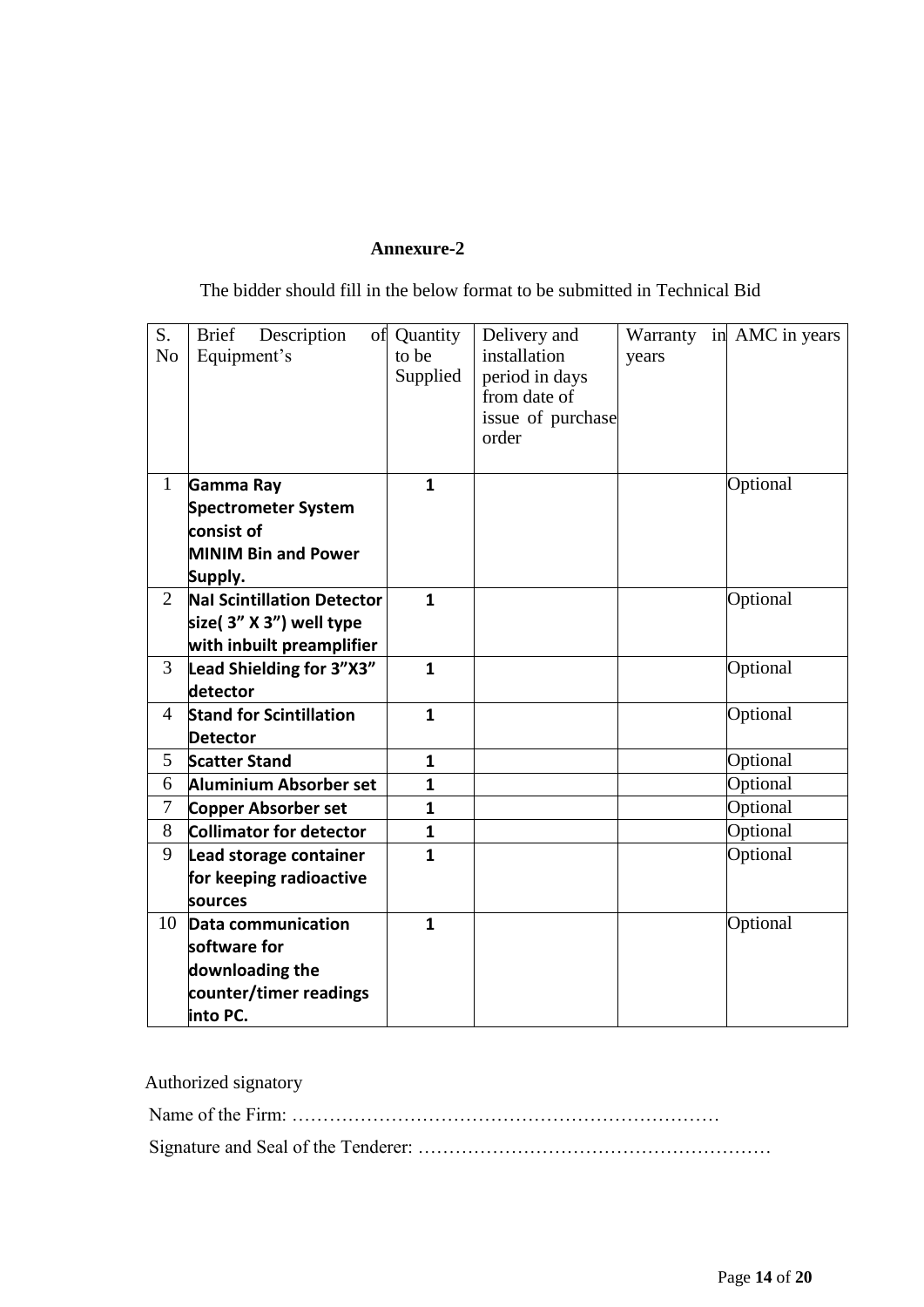### **Annexure-3 Evaluation of the Tenders**

- **1.**
- a) Central University of Haryana, Mahendergarh shall first evaluate the technical bids. The commercial bids of only those bidders who happened to be responsive/qualified in the technical bids, will be opened.
- b) Decision of the University in the evaluation of the Technical bids shall be final.

# **2. Financial bid evaluation**

The financial quotes submitted by technically responsive/qualified bidders will be opened. Then Contract will be awarded to the successful Bidder whose Bid has been determined to be substantially responsive and has been determined as the Best Value Bid. The bidding will be done based on lowest price quoted as a whole system whole.

- 3. **Bid submission timelines:** The timelines for bid-submission etc., will be as it is given in the Tender Schedule published.
- 4. University reserves the right to cancel any or all tenders partially or fully, without assigning any reasons.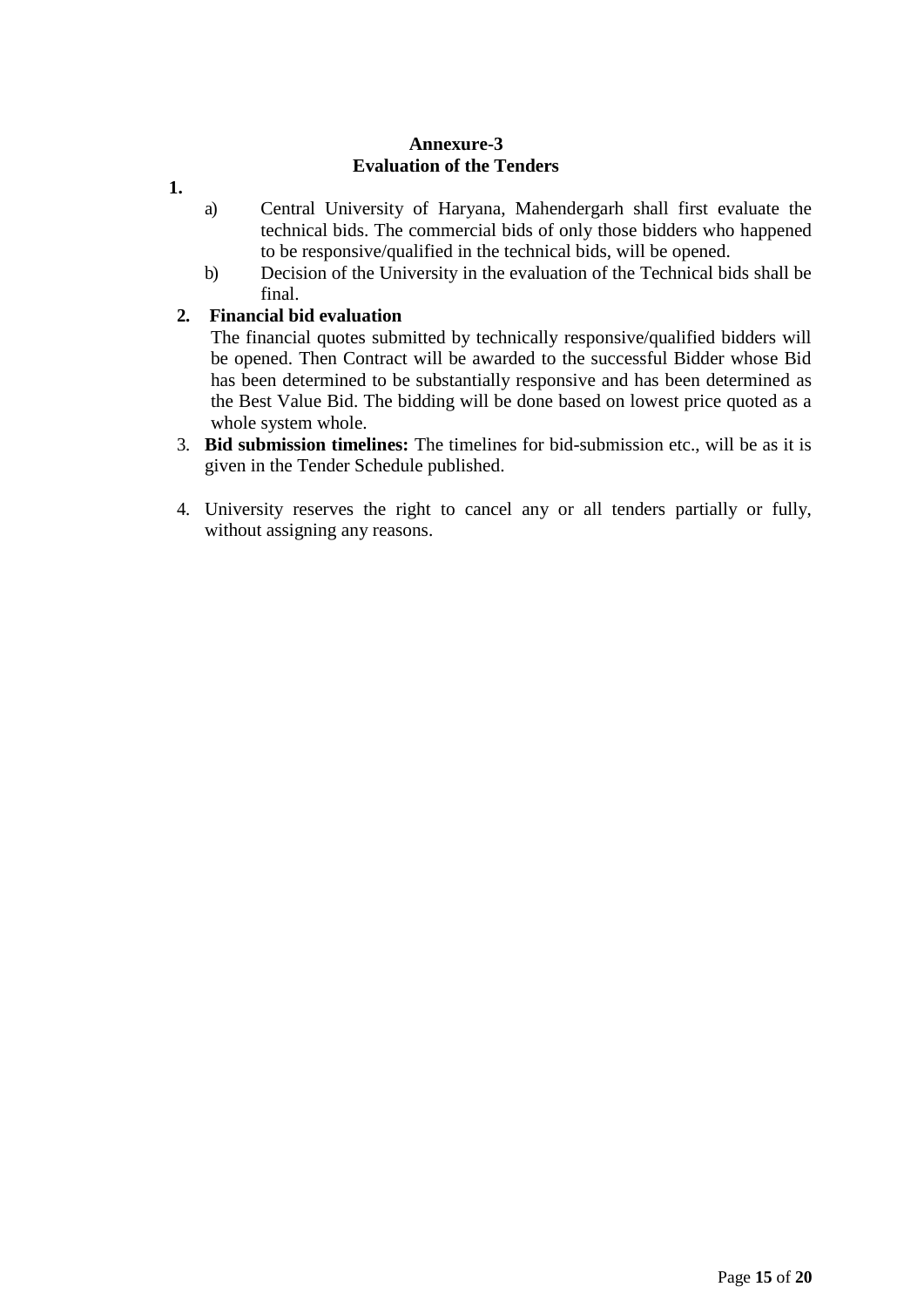#### **Annexure-4**

### **Terms & Conditions**

# **PAYMENT SCHEDULE**

Payment: 100% payment will be released on delivery and satisfactory installation and commissioning of goods after deduction of taxes as applicable.

# **DELIVERY SCHEDULE**:

The equipment(s)/good(s) are required to be supplied within 60 days on issue of the Purchase Order by the university. In case successful tenderer fails to complete the order in part or whole in the stipulated period of 60 days (or mutually agreed time-period) of a penalty @ 1% of the order value will be imposed per day subject to maximum penalty of 10% the order value. In case the delay is more than four weeks (after the expiry of the stipulated period) the purchase order may be cancelled and the EMD will be forfeited.

#### **VALIDITY OF QUOTATION**:

The quotation should be valid for 12 months (365 days) after the date of the opening of the bids.

#### **GARANTEE/WARRANTY**

All the equipment(s) should have an onsite warranty for three years. The warranty shall take effect from the date of successful installation of machine/item and handing over of the system to the user Dept. to its satisfaction**.**

The maintenance services, including spares parts shall be free of cost during the warranty/ guarantee period.

The supplier shall provide assurance to give spare parts of the items/Goods at least for three years' time from the date of commissioning.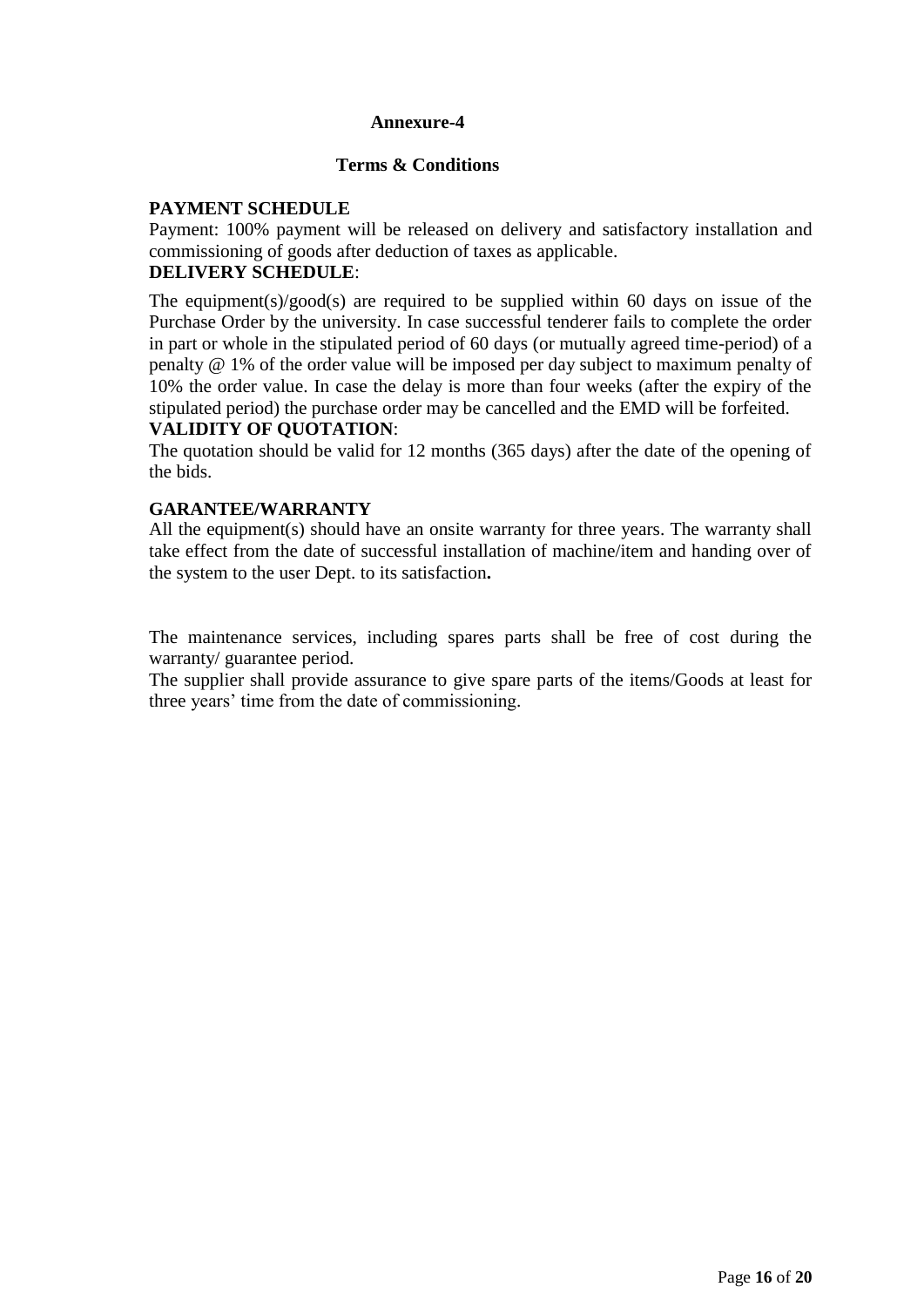#### **Annexure 5:**

#### **FINANCIAL BID/PRICE BID**

| $\mathbf{C}$ 1<br>IJΙ<br>N <sub>o</sub> | Item | Rate | Oty | Warranty | Total<br>including GST | 1n |  |
|-----------------------------------------|------|------|-----|----------|------------------------|----|--|
|                                         |      |      |     |          |                        |    |  |

#### **Grand Total**

# **Total in words:**

Terms and conditions if any:

# **Annual Maintenance Contract.**

The Bidder should quote the charges for Annual Maintenance Contract (AMC) for 03 (Three Years) . The charges to be quoted per annum. The cost AMC shall not be counted for the contract.

The University reserve the right to award the contract CCF along with AMC depending upon the funds available.

| S. No. | AMC Charges (after the warranty period) | Rate |
|--------|-----------------------------------------|------|
|        | <b>First Year</b>                       |      |
|        | Second Year                             |      |
|        | Third Year                              |      |

**Note:** The Annual Maintenance Contract (AMC) will be awarded along with Purchase Order but will come into force after the expiry of Warranty period. Payment will be made annually and will be paid after the end of each year after the expiry of warranty period.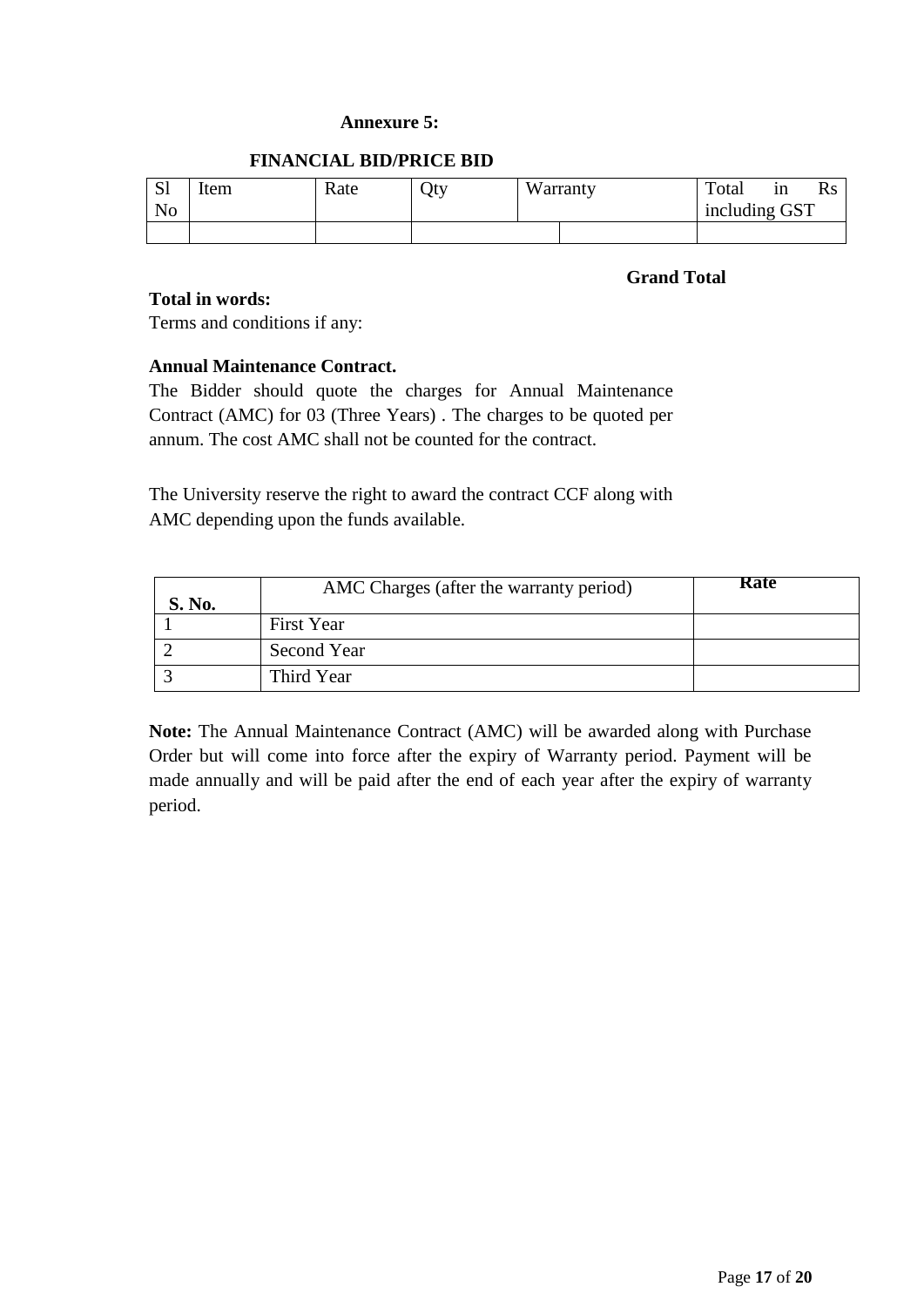#### **Annexure - 6**

# **TENDER ACCEPTANCE LETTER (To be given on Company Letter Head)**

Date:

To,

\_\_\_\_\_\_\_\_\_\_\_\_\_\_\_\_\_\_\_\_\_\_ \_\_\_\_\_\_\_\_\_\_\_\_\_\_\_\_\_\_\_\_\_\_

\_\_\_\_\_\_\_\_\_\_\_\_\_\_\_\_\_\_\_\_\_\_ Sub: Acceptance of Terms & Conditions of Tender. Tender Reference No: \_\_\_\_\_\_\_\_\_\_\_\_\_\_\_\_\_\_\_\_\_\_\_\_\_\_\_\_\_\_\_ Name of Tender / Work: - \_\_\_\_\_\_\_\_\_\_\_\_\_\_\_\_\_\_\_\_\_\_\_\_\_\_\_\_\_\_\_\_\_\_\_\_\_\_\_\_\_\_\_\_\_\_\_\_\_\_\_\_\_\_\_\_\_\_\_\_\_\_\_\_\_\_\_\_\_\_\_\_\_\_

\_\_\_\_\_\_\_\_\_\_\_\_\_\_\_\_\_\_\_\_\_\_\_\_\_\_\_\_\_\_\_\_\_\_\_\_\_\_\_\_\_\_\_\_\_\_\_\_\_\_\_\_\_\_\_\_\_\_\_\_\_\_\_\_\_\_\_\_\_\_\_\_\_\_ \_\_\_\_\_\_\_\_\_\_\_\_\_\_\_\_\_\_\_\_\_\_\_\_\_\_\_\_\_\_\_\_\_\_\_\_\_\_\_\_\_\_\_\_\_\_\_\_\_\_\_\_\_\_\_\_\_\_\_\_\_\_\_\_\_\_\_\_\_\_\_\_\_\_ \_\_\_\_\_\_\_\_\_\_\_\_\_\_\_\_\_\_\_\_\_\_\_\_\_\_\_\_\_\_\_\_\_\_\_\_\_\_\_\_\_\_\_\_\_\_\_\_\_\_\_\_\_\_\_\_\_\_\_\_\_\_\_\_\_\_\_\_\_\_\_\_\_\_ \_\_\_\_\_\_\_\_\_\_\_\_\_\_\_\_\_\_\_\_\_\_\_\_\_\_\_\_\_\_\_\_\_\_\_\_\_\_\_\_\_\_\_\_\_\_\_\_\_\_\_\_\_\_\_\_\_\_\_\_\_\_\_\_\_\_\_\_\_\_\_\_\_\_

Dear Sir,

|               |      |     | 1. I/ We have downloaded / obtained the tender document(s) for the above mentioned |         |         |
|---------------|------|-----|------------------------------------------------------------------------------------|---------|---------|
| 'Tender/Work' | from | the | web                                                                                | site(s) | namely: |
|               |      |     |                                                                                    |         |         |

 $\equiv$  as per your advertisement, given in the above mentioned website(s).

2. I / We hereby certify that I / we have read the entire terms and conditions of the tender documents (including all documents like annexure(s), schedule(s), etc .,), which form part of the contract agreement and  $I /$  we shall abide hereby by the terms  $/$  conditions  $/$  clauses contained therein.

3. The corrigendum(s) issued from time to time by your department/ organisations too have also been taken into consideration, while submitting this acceptance letter.

4. I / We hereby unconditionally accept the tender conditions of above mentioned tender document(s) / corrigendum(s) in its totality / entirety. 5.

I / We do hereby declare that our Firm has not been blacklisted/ debarred by any Govt. Department/Public sector undertaking/Govt. Autonomous organisations.

6. I / We certify that all information furnished by the our Firm is true  $\&$  correct and in the event that the information is found to be incorrect/untrue or found violated, then your department/ organisation shall without giving any notice or reason therefore can summarily reject the bid or terminate the contract, without prejudice to any other rights or remedy including the forfeiture of the full said earnest money deposit absolutely.

Yours faithfully,

(Signature of the Bidder, with Official Seal)

**Annexure-7**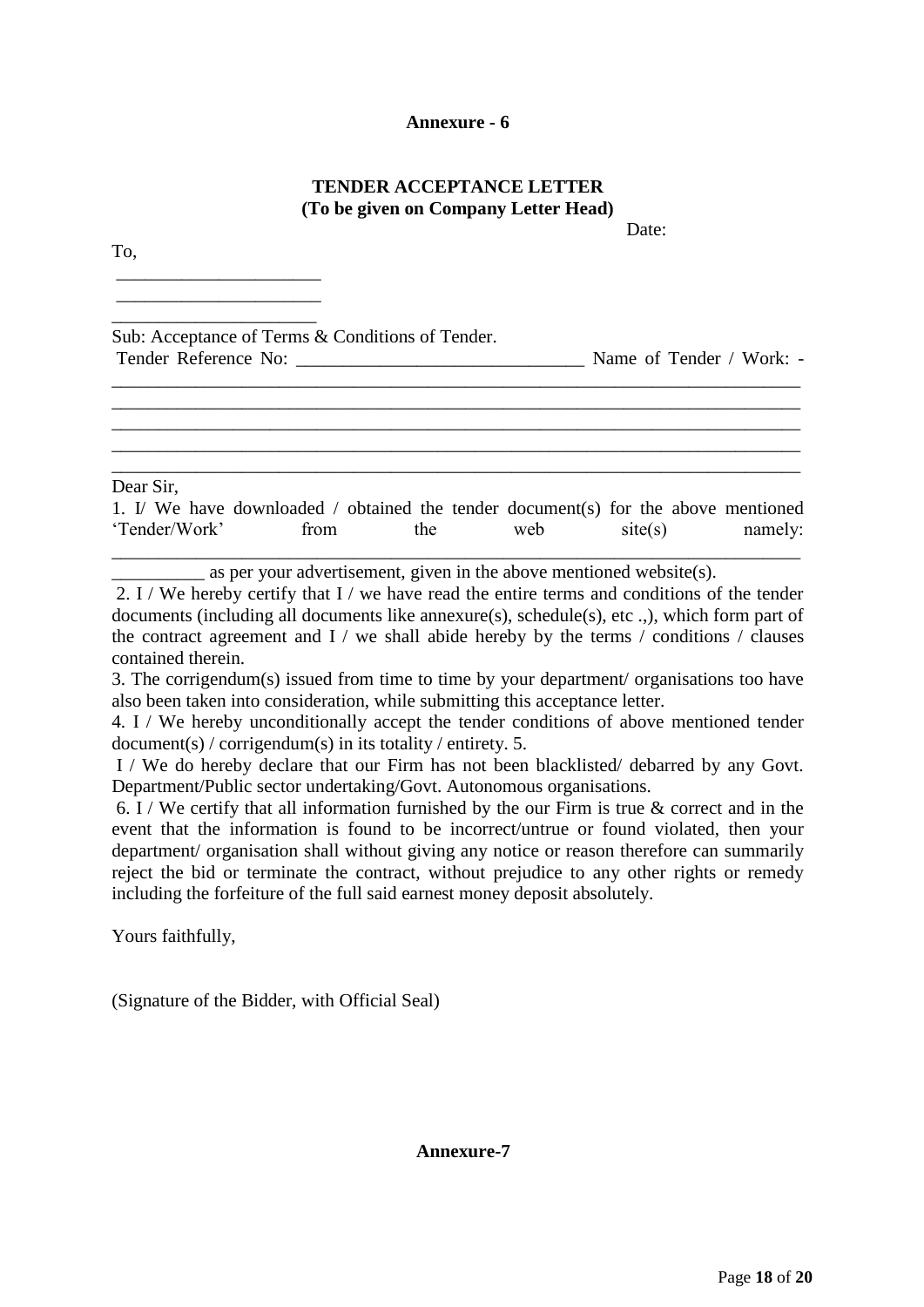# **Warranty Declaration {Submitted on Letterhead of bidder/supplier)**

The warranty declaration states that "everything to be supplied by us hereunder shall be free from all defects and faults in material, workmanship and shall be of the highest quality and material of the type ordered, shall be in full conformity with the specification and shall be complete enough to carry out computational tasks, as specified in the tender document."

Sign of authorised person of bidder: -\_\_\_\_\_\_\_\_\_\_ Date:  $-$ Name of the authorised Person of bidder:-\_\_